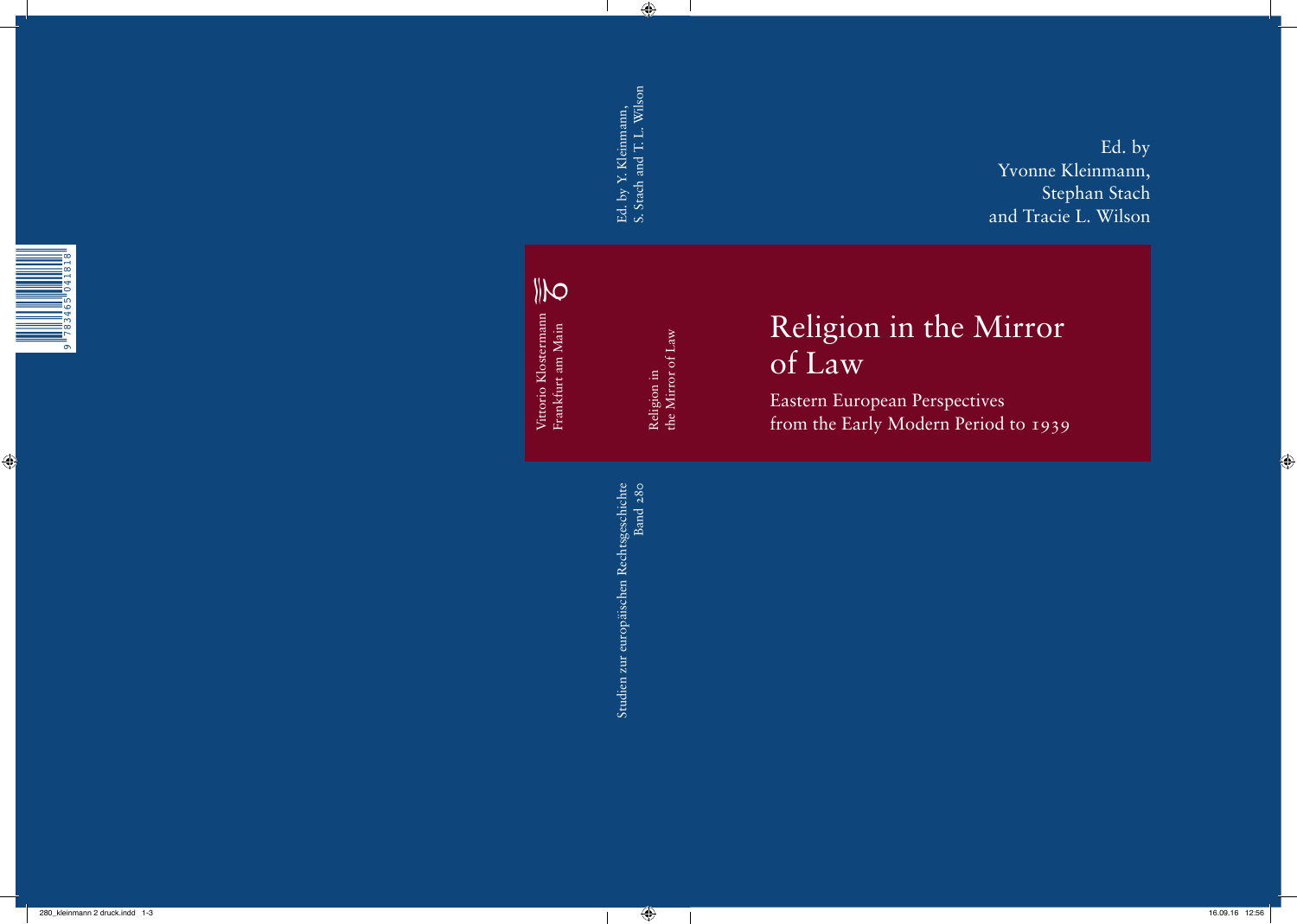Religion in the Mirror of Law<br>Eastern European Perspectives from the Early Modern Period to 1939

> edited by Yvonne Kleinmann Stephan Stach Tracie L. Wilson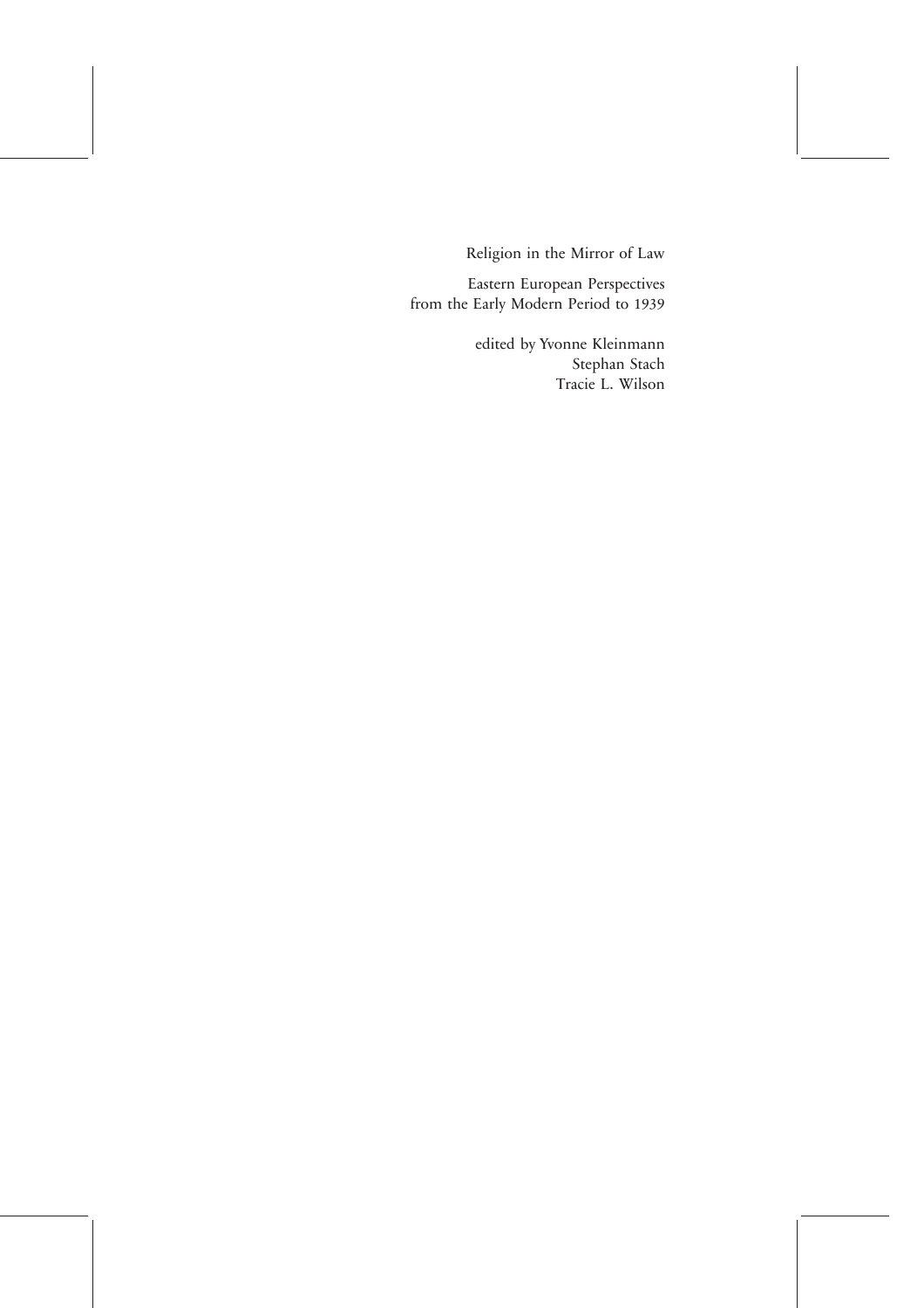europäischen Rechtsgeschichte

Veröffentlichungen des für europäische Rechtsgeschichte<br>Frankfurt am Main Frankfurt am Main



Vittorio Klostermann<br>Frankfurt am Main  $2016$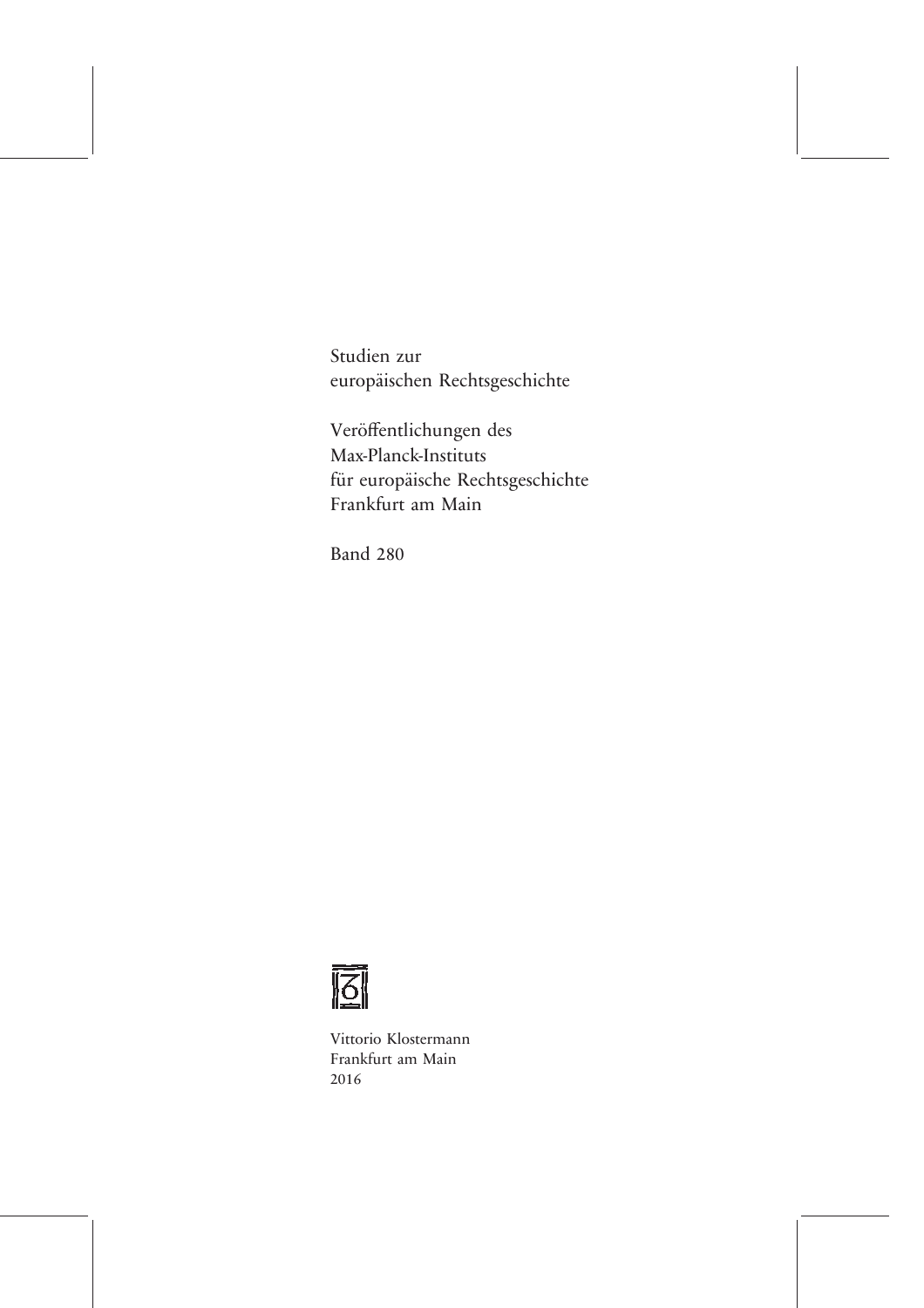# Religion in the Mirror of Law<br>Eastern European Perspectives

from the Early Modern Period to 1939 from the Early Modern Period to 1939

Edited by<br>Yvonne Kleinmann Stephan Stach Tracie L. Wilson Tracie L. Wilson

Copy-edited by



Vittorio Klostermann  $2016$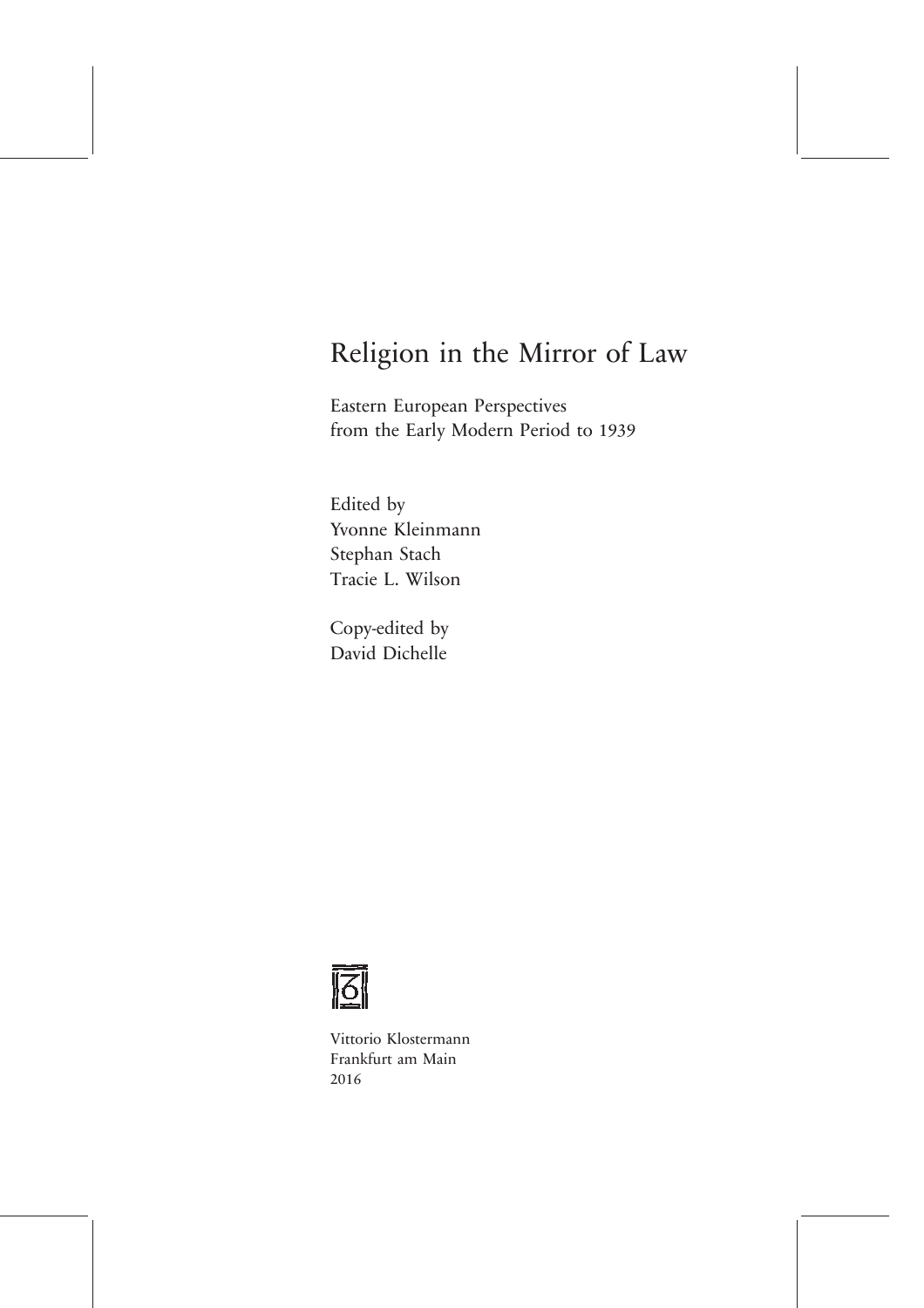Bibliographische Information der Deutschen Nationalbibliothek Deutschen Nationalbibliographie; detaillierte bibliographische Daten sind im Internet über *http://dnb.dnb.de* abrufbar.

© Vittorio Klostermann GmbH Frankfurt am Main 2016

Alle Rechte vorbehalten, insbesondere die des Nachdrucks und der Übersetzung. Ohne Genehmigung des Verlages ist es nicht gestattet dieses Werk oder Teile in einem photomechanischen oder sonstigen Reproduktionsverfahren oder unter Verwendung elektronischer Systeme zu verarbeiten, zu vervielfältigen und zu verbreiten.

Typographie: Elmar Lixenfeld, Frankfurt am Mair  $T_1 - \sigma - 1$ 

Alterungsbeständig  $\bigotimes_{{\bf 1} \text{SO 9706}}$  und PEFC-zertifiziert  $\bigotimes_{{\bf 2} \text{EFC}}$ 

Printed in Germany<br>ISSN 1610-6040 ISBN 978-3-465-04181-8 ISBN 978-3-465-04181-8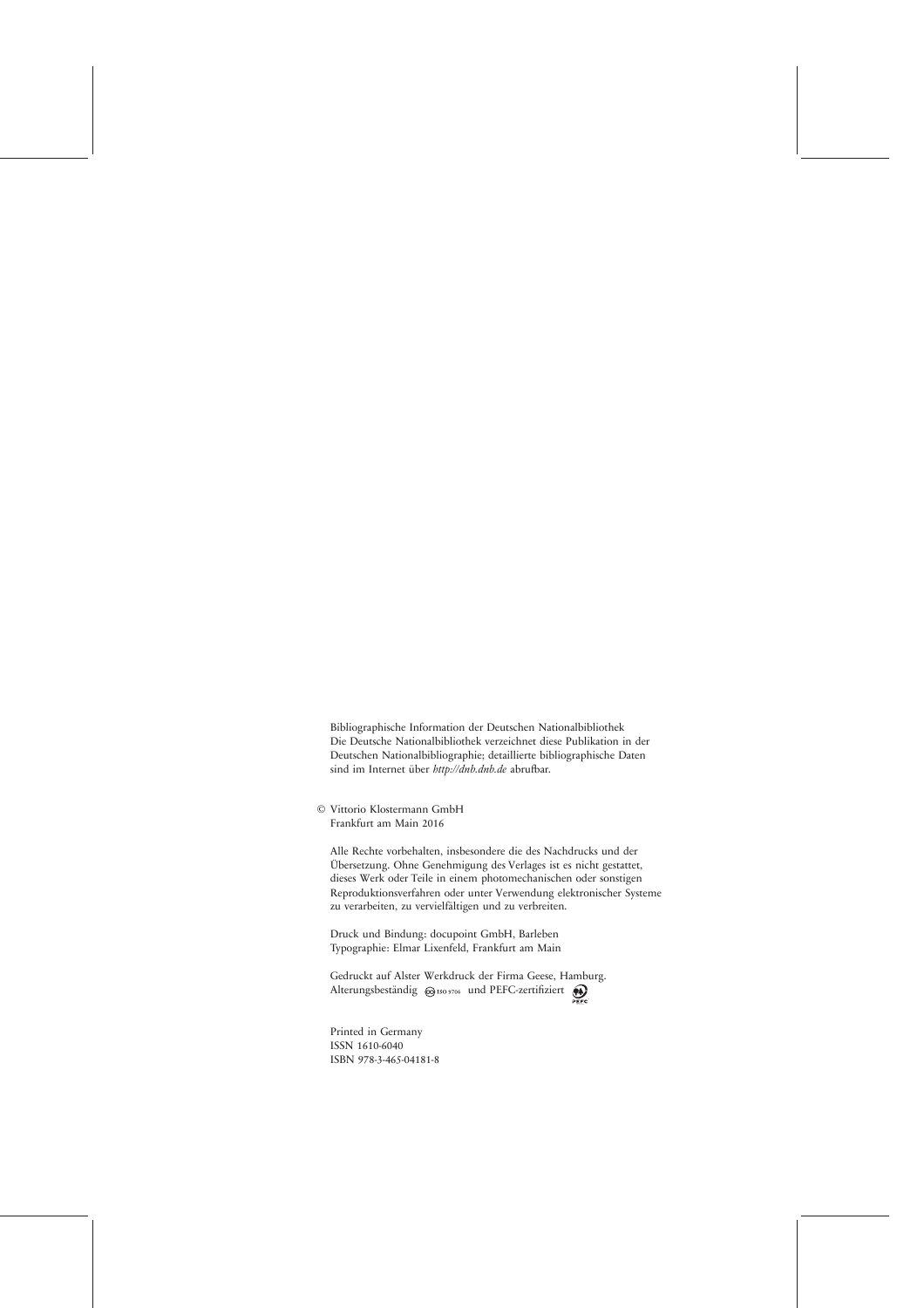#### Contents

|                                                                                                                                                                                                                                        | <b>VII</b>     |
|----------------------------------------------------------------------------------------------------------------------------------------------------------------------------------------------------------------------------------------|----------------|
|                                                                                                                                                                                                                                        |                |
| Yvonne Kleinmann, Stephan Stach, and Tracie L. Wilson<br>Reflections on the Meanings of Religious Belonging in<br>Eastern European Legal Culture: An Introduction                                                                      | IX             |
| Imagining Law - Imagining Society                                                                                                                                                                                                      |                |
| Jürgen Heyde<br>Polemics and Participation: Anti-Jewish Legislation in the Polish<br>Diet in the 16 <sup>th</sup> Century and its Political Context                                                                                    | $\mathfrak{Z}$ |
| Anna Juraschek<br>Shylock as a Symbol of the Disenfranchised Jew $-$ A Comparative<br>Study of Karl Emil Franzos' and Rudolf von Jhering's Legal<br>Thinking www.www.www.www.ww.ww.ww.ww.ww.ww.w                                       | 21             |
| Jana Osterkamp<br>»Imagined Law« and »Imagined Communities«: Confessional<br>Collectives and their Ideas for a Federal Habsburg Partition of<br>Galicia <i>a manistrativa de la manistrativa de la manistrativa de la manistrativa</i> | 41             |
| Tracie L. Wilson<br>Emergent Law: Women's Charity and Anti-Trafficking Associations                                                                                                                                                    | 61             |
| Shifts in Political Rule and the Reorganization of Law                                                                                                                                                                                 |                |
| Angela Rustemeyer<br>Blasphemy's Long Shadow: Confessional, Legal, and Institutional<br>Conflict in the Tsarist Partition of Poland under Catherine II                                                                                 | 89             |
| Oksana Leskiv<br>Trust and Conflict: Relations between Ruthenian Priests and                                                                                                                                                           | 109            |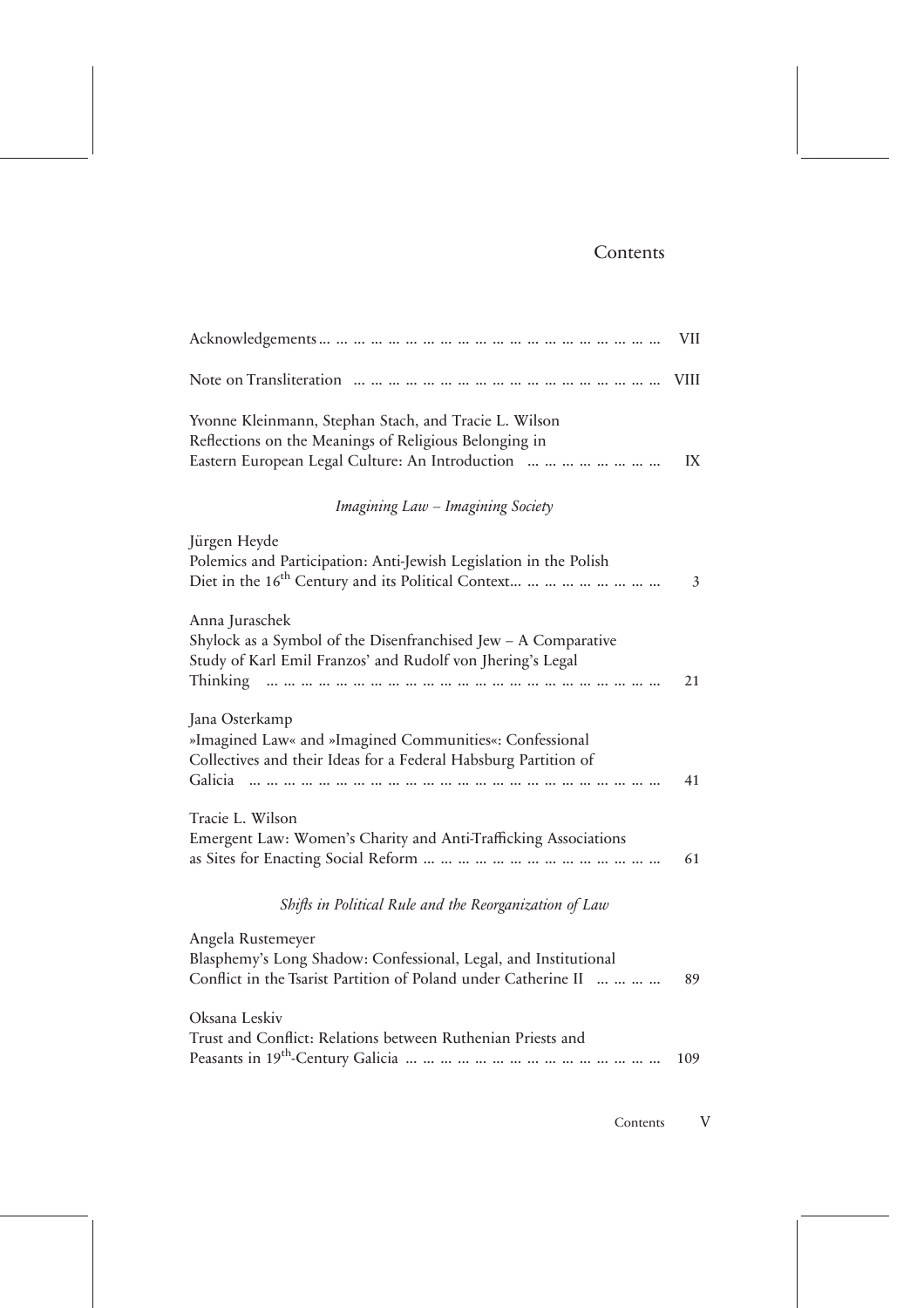| Hanna Kozińska-Witt<br>Austrian Law, Krakovian Habitus, and Jewish Community:<br>The Construction of New Local Hierarchies in Habsburg Galicia                  | 127 |
|-----------------------------------------------------------------------------------------------------------------------------------------------------------------|-----|
| Stephan Stach<br>The Institute for Nationality Research (1921-1939) - A Think Tank                                                                              | 149 |
| Competing Laws - Competing Loyalties                                                                                                                            |     |
| Dror Segev<br>Enlightenment versus Religious Law: Debating Jewish Burial in the                                                                                 | 183 |
| Vladimir Levin<br>Civil Law and Jewish Halakhah: Problems of Coexistence in the                                                                                 | 213 |
| Liliana Hentosh<br>Competing Loyalties in Galicia: The Challenges Facing Metropolitan<br>Andrei Sheptytskyi after the Disintegration of the Habsburg Empire     | 241 |
| Ethno-Religious Coexistence in Legal Norm and Practice                                                                                                          |     |
| Anat Vaturi<br>Voivodes and their Office as Agents of the Law in Christian-Jewish<br>Coexistence: The Example of Early Modern Krakow                            | 263 |
| Yvonne Kleinmann<br>How to Safeguard a Town Constitution in Early Modern Poland:<br>A Case Study on the Legal Status of Christians and Jews                     | 283 |
| Maria Cieśla<br>The Other Townsfolk: The Legal Status and Social Positions of the<br>Jews in Cities of the Grand Duchy of Lithuania in the 17 <sup>th</sup> and | 307 |
| Eugene M. Avrutin<br>Economic Entanglements and Neighborly Disputes in the Northwest                                                                            | 329 |
| Notes on Contributors                                                                                                                                           | 347 |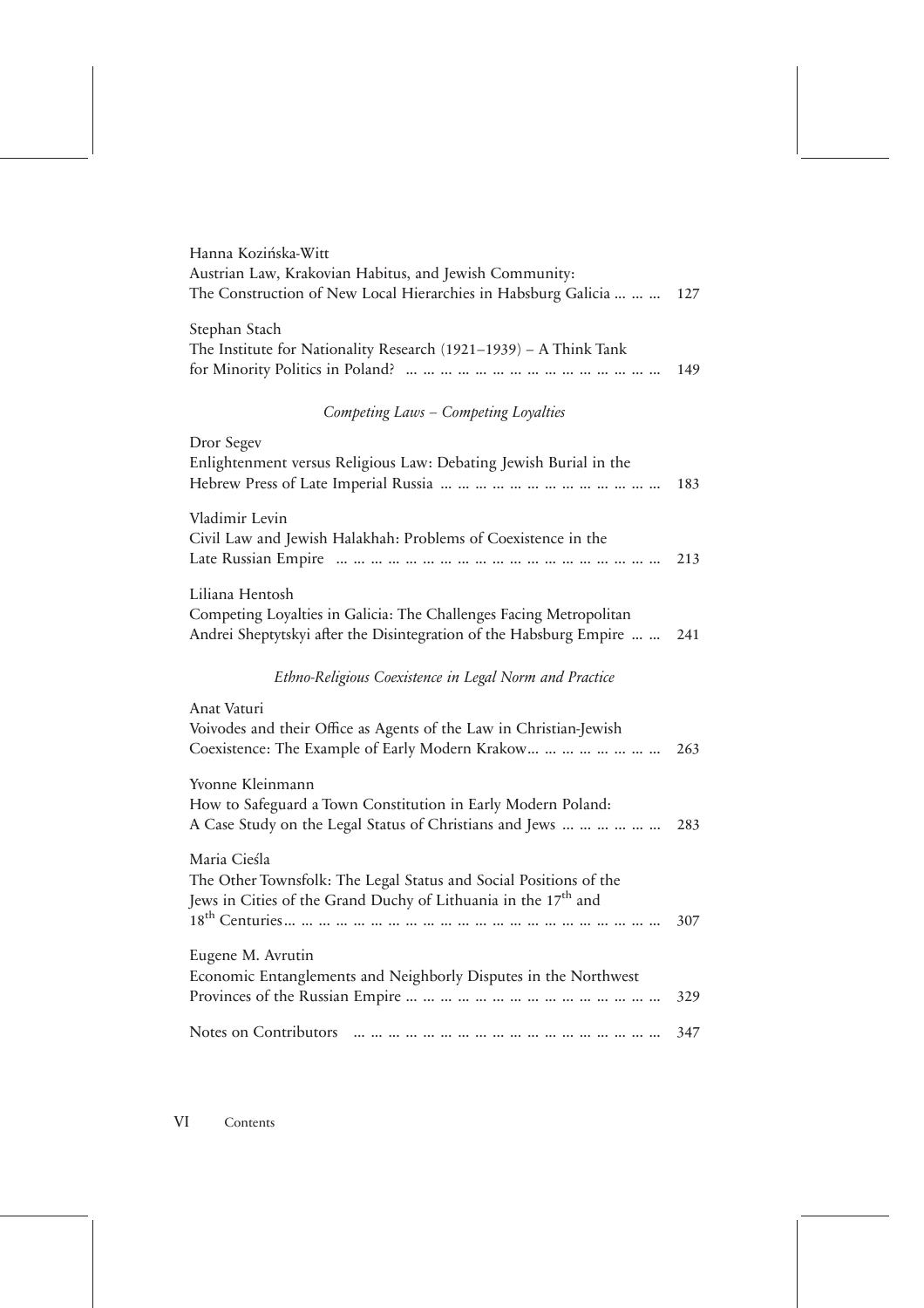## $\overline{c}$

This volume has its roots in the international conference *Religion in the Mirror of Law. Research on Early Modern Poland-Lithuania and its Successor States in the 19th* and Early 20<sup>th</sup> Centuries held in Lviv at the Center for Urban History of East-Central Europe in 2010. This interdisciplinary meeting included perspectives from history, legal studies, literature, and ethnology, with participants from Austria, Germany, Israel, Poland, Ukraine, and the United States. The articles presented here are extensively reworked versions of most of the papers presented.

The conference was the initiative of the research group Pathways of Law in The conference was the initiative of the research group *Pathways of Law in Ethno-Religiously Mixed Societies: Resources of Experience in Poland-Lithuania and its Successor States* based at the Institute for Slavic Studies at Leipzig University, the members of which are also the editors of this volume. The German Research Foundation (Emmy Noether Program, GZ KL 2201/1-1) acted as primary sponsor of the conference as well as of this volume. Additional partners and sponsoring institutions are the Center for Urban History of East-Central Europe. in Lyiv, which hosted the conference, as well as the German Historical Institute in Warsaw and the Max Planck Institute for European Legal History in Frankfurt am Main, both of which generously contributed to the conference budget.

The editors would like to take this occasion to thank all those who participated in the conference and especially those who braved the editing process in discussing and revising their articles. We offer special thanks to Harald Binder, Director of the Center for Urban History of East-Central Europe and the center's coordinator, Iryna Matsevko. We wish to thank Eduard Mühle, Director of the German Historical Institute in Warsaw from 2008 through 2013, and especially Deputy Director, Ruth Leiserowitz, who represented the institute at the conference. We wish to express our gratitude to the Director of the Max Planck Institute for European Legal History, Thomas Duve, and to Stefan Ruppert who took part in the conference. We are particularly grateful to the Max Planck Institute for integrating our book into the series Studien zur Max Planck Institute for integrating our book into the series *Studien zur europäischen Rechtsgeschichte*special thanks to Karl-Heinz Lingens, the coordinator of the series for his steady encouragement and patience. Finally, we would like to thank Nadja Mitzkat, Magda Wlostowska, Sven Jaros and Anja Schyma, the students whose efforts have also contributed to the conference and the editing of this volume.  $\frac{1}{\sigma}$ 

The editors